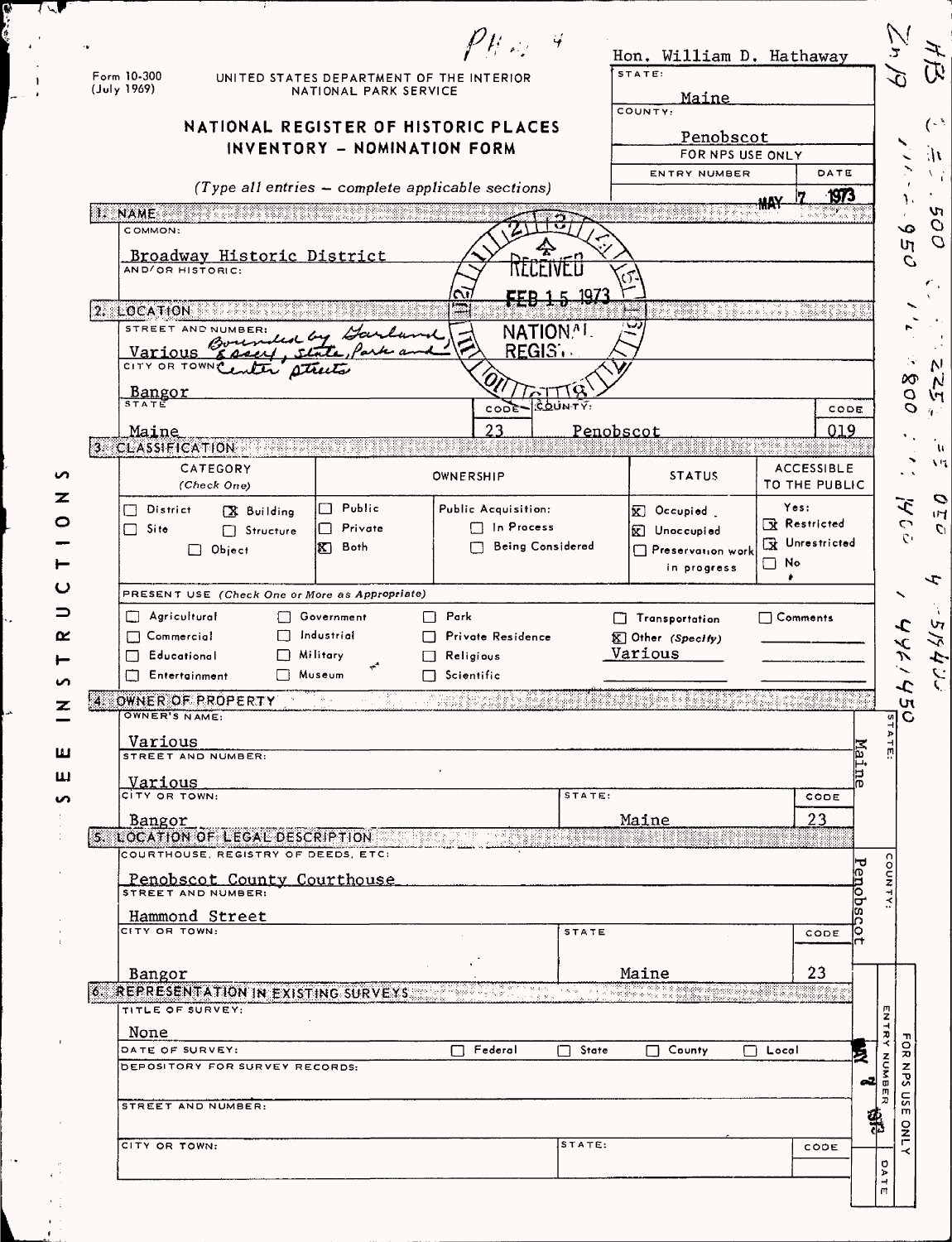|                  |           |                 |                     | (Check One)  |                       |                    |
|------------------|-----------|-----------------|---------------------|--------------|-----------------------|--------------------|
| <b>CONDITION</b> | Excellent | $\sqrt{X}$ Good | Γ <sup>2</sup> Fair | Deteriorated | Ruins<br>$\mathsf{L}$ | Unexposed          |
|                  |           | (Check One)     |                     |              |                       | (Check One)        |
|                  | Altered   |                 | ⊠<br>Unaltered      |              | Moved                 | Original Site<br>∞ |

Beginning at a point at the intersection of the southerly side of Garland Street with the easterly side of Center Street; thence easterly along said southerly side of Garland Street crossing Broadway and Pine Streets to a point at the intersection of the southerly side of Garland Street with the westerly side of Essex Street; thence southerly along said westerly side of Essex Street crossing Cumberland, Somerset and Penobscot Streets to a point at the intersection of the westerly side of Essex Street with the northerly side of State Street; thence westerly along said northerly side of State Street, crossing Pine Street, Broadway and French Street to a point at the intersection of the northerly side of State Street with the- easterly side of Center Street; thence in a northerly direction crossing Penobscot, Somerset and Cumberland Streets to the point of beginning.

The boundaries herein described encompass an area of 50 acres +.

1. The Hayward Pierce-Moses Giddings House, designed by Col. Benjamin S. Deane, a prominent Maine architect, was built in 1851 for Hayward Pierce, a partner in the lumber firm of W.T. & H. Pierce. The house was purchased by Moses Giddings of Mary Ann G. Pierce for \$10,000 on July 17, 1858. Whis Italian style bracketted mansion\contains eighteen rooms and is two stories high. The'house, when constructed, had a commanding view of the Penobscot River and bustling waterfront below.

a face of call a car is con-

Col. Deane, the architect, designed many of Bangor's fine houses as well as some of the finest Greek Revival Churches in Eastern Maine, most notably the Sedgwick Baptist Church built in 1837.

2. The George K. Stetson House, was built in 1847 for one of Bangor's and the State's leading citizens: Mr. Stetson arrived in Bangor in 1834 and entered into a partnership known as Brown  $\delta$ . Stetson. After several partnerships and much success, this company evolved into Stetson and Company: wholesalers, importers, manufacturers and shippers of Lumber

(See Continuation Sheet) *.A*



**rn rn** z **CO**  $\overline{\phantom{0}}$ ᅎ  $\mathbf{C}$  $\Omega$ ᅿ  $\bullet$  $\overline{\mathbf{z}}$ 

**S** 

经国际经济物 计声音时间

 $f_{1,1}$  (1)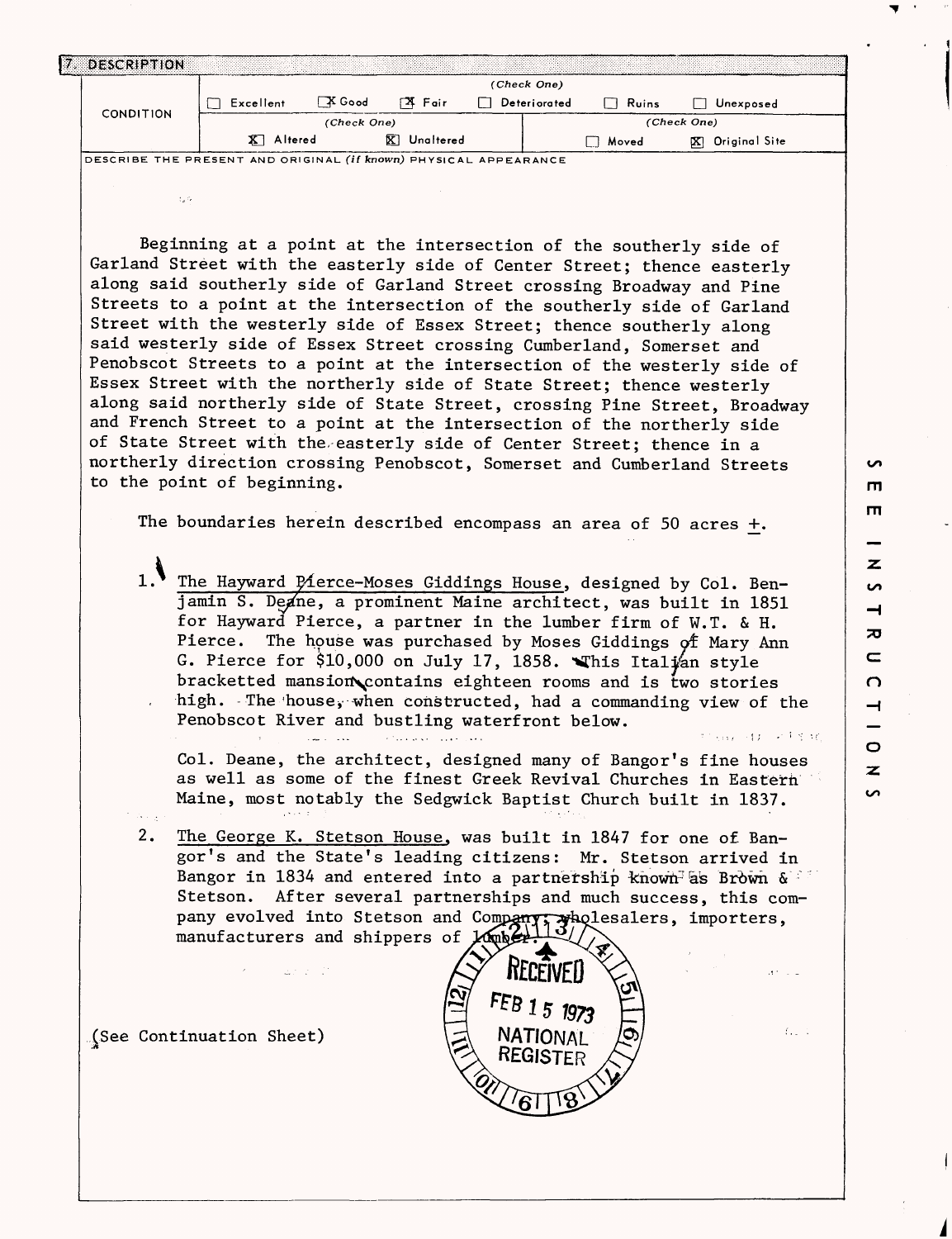|             | Form 10-300a         | UNITED STATES DEPARTMENT OF THE INTERIOR                                                                                                                                                                                                                                                                                                                                                                                          | <b>STATE</b>                    |
|-------------|----------------------|-----------------------------------------------------------------------------------------------------------------------------------------------------------------------------------------------------------------------------------------------------------------------------------------------------------------------------------------------------------------------------------------------------------------------------------|---------------------------------|
| (July 1969) |                      | NATIONAL PARK SERVICE                                                                                                                                                                                                                                                                                                                                                                                                             | Maine                           |
|             |                      | NATIONAL REGISTER OF HISTORIC PLACES                                                                                                                                                                                                                                                                                                                                                                                              | COUNTY                          |
|             |                      | INVENTORX - MOWINATION FORM                                                                                                                                                                                                                                                                                                                                                                                                       | Penobscot                       |
|             |                      |                                                                                                                                                                                                                                                                                                                                                                                                                                   | FOR NPS USE ONLY                |
|             |                      | (Continuation Sheet)                                                                                                                                                                                                                                                                                                                                                                                                              | DATE<br><b>ENTRY NUMBER</b>     |
|             |                      |                                                                                                                                                                                                                                                                                                                                                                                                                                   | <b>1973</b><br>ШY               |
|             | (Number all entries) | FEB I5<br><b>NATIONA</b>                                                                                                                                                                                                                                                                                                                                                                                                          |                                 |
|             |                      | RECIO                                                                                                                                                                                                                                                                                                                                                                                                                             |                                 |
| 7.          |                      | DESCRIPTION                                                                                                                                                                                                                                                                                                                                                                                                                       | $\overline{2}$                  |
|             |                      | In 1858, Mr. Stetson besame Rylesident of Market Bank and in 1863                                                                                                                                                                                                                                                                                                                                                                 |                                 |
|             |                      | President of the First National Bank which soon absorbed the Market                                                                                                                                                                                                                                                                                                                                                               |                                 |
|             |                      | Bank. Mr. Stetson also represented his district in the State Legis-                                                                                                                                                                                                                                                                                                                                                               |                                 |
|             |                      | lature for two terms.                                                                                                                                                                                                                                                                                                                                                                                                             |                                 |
|             |                      |                                                                                                                                                                                                                                                                                                                                                                                                                                   |                                 |
|             |                      | Mr. Stetson's handsome, Greek Revival structure, at first plance, was                                                                                                                                                                                                                                                                                                                                                             |                                 |
|             |                      | obviously designed for a man of stature in the community. It is a                                                                                                                                                                                                                                                                                                                                                                 |                                 |
|             |                      | large two story structure with a large two story ell and a small                                                                                                                                                                                                                                                                                                                                                                  |                                 |
|             |                      | barn. On the southern side of the house is a two story projecting                                                                                                                                                                                                                                                                                                                                                                 |                                 |
|             |                      | bay. The house sets on a granite foundation and four doric pilasters                                                                                                                                                                                                                                                                                                                                                              |                                 |
|             |                      | frame the corners. Framing the main entrance and two windows on the                                                                                                                                                                                                                                                                                                                                                               |                                 |
|             |                      | second story are two beautifully carved ionic pilasters.                                                                                                                                                                                                                                                                                                                                                                          |                                 |
|             |                      | Even though the original matched boarding has been covered with<br>asphalt, the lines indicate a house that springs forth from the                                                                                                                                                                                                                                                                                                |                                 |
|             |                      | pages of Shaw's Rural Architecture. This house is now an apart-<br>ment house but is in excellent condition.                                                                                                                                                                                                                                                                                                                      |                                 |
|             | 3.                   | The Daniel B. Hinkley House, a gable roofed, late Federal house,<br>built in the 1820's, probably for John Ham.<br>quired from Mary Ham, the widow of John Ham, for \$250.00.<br>B. Hinkley was a partner in the firm of the Hinkley and Egery Iron<br>Foundry. This firm was one of the largest in Maine, specializing<br>in fittings and equipment for the lumbering industry.                                                  | The house was ac-<br>Daniel     |
|             |                      | The house is a brick duplex with attached ell and is in very good<br>condition. At one time, there was a barn connected to the house.<br>The main entrance is composed of two single doors topped by a de-<br>corative fan.<br>There are four six over six windows on the first<br>floor facade and five six over six windows on the second floor<br>There is also a projecting bay on the south side of the<br>facade.<br>house. |                                 |
|             | 4.                   | The Philo A. Strickland House is a well preserved, Second Empire<br>house built in 1866 for a branch of one of Bangor's leading fam-<br>ilies in the lumber business.<br>foundation and is a two and a half story dwelling topped with a<br>bell cast mansard roof with center gable. The house is almost<br>an exact copy of the William A. Blake House on Court Street in<br>(National Register 10/31/72)<br>Bangor.            | The house is set upon a granite |
|             |                      | (See Continuation Sheet)                                                                                                                                                                                                                                                                                                                                                                                                          |                                 |

 $\sim$ 

 $\hat{\boldsymbol{\beta}}$ 

 $\ddot{\phantom{a}}$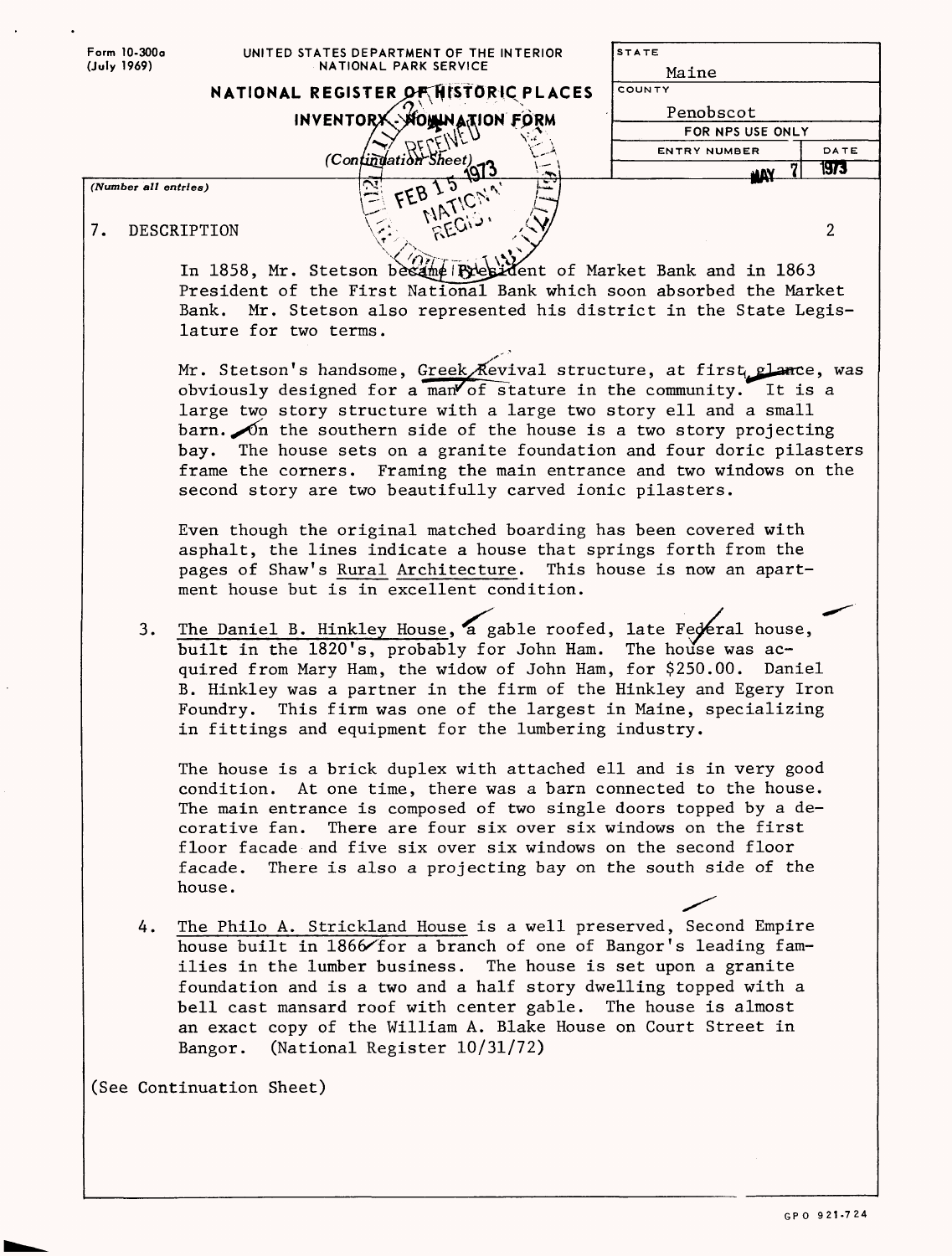| Form 10-300a<br>(July 1969) | UNITED STATES DEPARTMENT OF THE INTERIOR<br>NATIONAL PARK SERVICE                                                                      | <b>STATE</b>                  |      |  |
|-----------------------------|----------------------------------------------------------------------------------------------------------------------------------------|-------------------------------|------|--|
|                             |                                                                                                                                        | Maine<br>COUNTY               |      |  |
|                             | NATIONAL REGISTER OF HISTORIC PLACES                                                                                                   |                               |      |  |
|                             | <b>INVENTORY - NOMINATION FORM</b>                                                                                                     | Penobscot<br>FOR NPS USE ONLY |      |  |
|                             |                                                                                                                                        | <b>ENTRY NUMBER</b>           | DATE |  |
|                             | (Continuation Sheet)                                                                                                                   | <b>MAY</b>                    | 1973 |  |
|                             | FEB 15 1973<br>(Number all entries)                                                                                                    |                               |      |  |
|                             | <b>NATIC</b>                                                                                                                           |                               |      |  |
| 7.                          | DESCRIPTION<br>AEQID.                                                                                                                  |                               | 3    |  |
|                             |                                                                                                                                        |                               |      |  |
|                             | 5.<br>The Smith-Boutelle House, built for Samuel Smith ca. 1831 by Lyman                                                               |                               |      |  |
|                             | Seavey. It is an excellent piece of Greek Revival architecture.                                                                        |                               |      |  |
|                             | This two story, flat roofed house sets on a granite foundation and<br>has doric pilasters at the four corners of the main house.       |                               |      |  |
|                             |                                                                                                                                        |                               |      |  |
|                             | The main entrance of the house consists of a single door framed by                                                                     |                               |      |  |
|                             | decorative side lights. Above the door and side lights is a panel                                                                      |                               |      |  |
|                             | of very decorative carving. All of this is framed by doric pilas-                                                                      |                               |      |  |
|                             | ters reaching to a projecting entablature supported by four fluted                                                                     |                               |      |  |
|                             | doric columns. Above each column is a decorative wreath which seems                                                                    |                               |      |  |
|                             | to be a very common feature on Greek Revival buildings in the Bangor<br>area.                                                          |                               |      |  |
|                             |                                                                                                                                        |                               |      |  |
|                             | This excellent structure has had several occupants since its con-                                                                      |                               |      |  |
|                             | struction, the most well known was the Hon. Charles A. Boutelle.                                                                       |                               |      |  |
|                             | After service as a Naval Officer in the Civil War, he took a post                                                                      |                               |      |  |
|                             | as managing editor of the Bangor Daily Whig & Courier. He later                                                                        |                               |      |  |
|                             | served as the Representative to Congress from his district. Presi-                                                                     |                               |      |  |
|                             | dents Garfield, Harrison and McKinley were extended the hospitality                                                                    |                               |      |  |
|                             | of Mr. Boutelle in this house.                                                                                                         |                               |      |  |
|                             | The Fred Dickey House, built in 1807, is an elegant Federal style<br>6.                                                                |                               |      |  |
|                             | dwelling of a simple proportions. It is a two story structure set                                                                      |                               |      |  |
|                             | on a granite foundation and topped with a simple parapet.                                                                              | The                           |      |  |
|                             | main entrance is a set of double doors opening into an enclosed                                                                        |                               |      |  |
|                             | portico.                                                                                                                               |                               |      |  |
|                             |                                                                                                                                        |                               |      |  |
|                             | The house is done in clapboard style and is in excellent condition.<br>It is presently occupied and used as offices for Kolman Timber- |                               |      |  |
|                             | lands, Inc.                                                                                                                            |                               |      |  |
|                             |                                                                                                                                        |                               |      |  |
|                             | The First Methodist Episcopal Church is a very impressive Greek<br>7.                                                                  |                               |      |  |
|                             | Revival Church constructed of brick and set upon a granite founda-                                                                     |                               |      |  |
|                             | tion. The plans for the congregation to move out of their original                                                                     |                               |      |  |
|                             | wooden frame structure into this much larger edifice were begun in                                                                     |                               |      |  |
|                             | 1835 with the purchase of the land. Construction was started in<br>1836 and the plans, as drawn up by Charles G. Bryant Esq., were     |                               |      |  |
|                             | beautifully executed. All the carpenter and joiner work was done                                                                       |                               |      |  |
|                             | by Cyrus/Brown and David Kice, two local housewrights. The church                                                                      |                               |      |  |
|                             | was finally completed in 1837 and was placed in the hands of its                                                                       |                               |      |  |
|                             | first Pastor, the Rev. Stephen Lowell.                                                                                                 |                               |      |  |
|                             |                                                                                                                                        |                               |      |  |
|                             | (See Continuation Sheet)                                                                                                               |                               |      |  |
|                             |                                                                                                                                        |                               |      |  |
|                             |                                                                                                                                        |                               |      |  |

 $\hat{\mathcal{A}}$ 

 $\hat{\boldsymbol{\cdot}$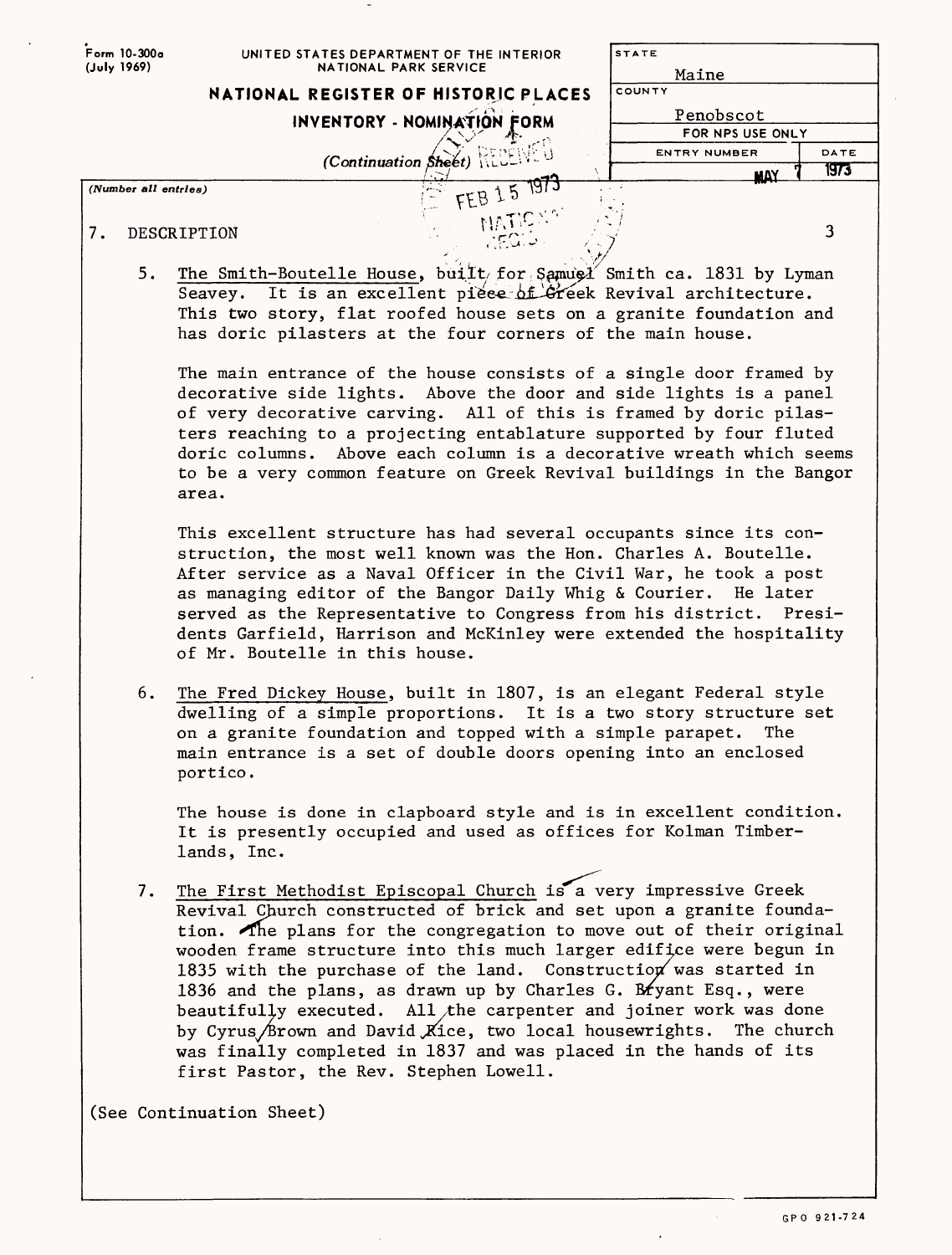| Form 10-300a<br>(July 1969) | UNITED STATES DEPARTMENT OF THE INTERIOR<br>NATIONAL PARK SERVICE                                                                      | <b>STATE</b><br>Maine |      |
|-----------------------------|----------------------------------------------------------------------------------------------------------------------------------------|-----------------------|------|
|                             |                                                                                                                                        | COUNTY                |      |
|                             | NATIONAL REGISTER OF HISTORIC PLACES                                                                                                   | Penobscot             |      |
|                             | entiorr/FNomination form                                                                                                               | FOR NPS USE ONLY      |      |
|                             |                                                                                                                                        | <b>ENTRY NUMBER</b>   | DATE |
|                             | $t_{\rm chdm}$ a 1973 $_{\rm sheet}$                                                                                                   |                       |      |
| (Number all entries)        | NATIONAL                                                                                                                               | MAY                   | ЮZ   |
|                             | <b>REGISTER</b>                                                                                                                        |                       |      |
| 7.                          | DESCRIPTION                                                                                                                            |                       | 4    |
|                             | 67<br>$\mathcal{L}(\mathcal{B})$                                                                                                       |                       |      |
|                             | The main section of the church has a gable roof which is supported                                                                     |                       |      |
|                             | at all four corners by doric pilasters. The projection, which has                                                                      |                       |      |
|                             | most of the ornamentation and doric pilasters at the corners, is                                                                       |                       |      |
|                             | topped by a pediment with sculptured tymponum. This in turn is                                                                         |                       |      |
|                             | crowned with tower and belfry. An early photograph of this church                                                                      |                       |      |
|                             | reveals the fact that the church had a spire with clock which was                                                                      |                       |      |
|                             | removed sometime after 1911.                                                                                                           |                       |      |
|                             |                                                                                                                                        |                       |      |
|                             | The entrance to the church are two side doors on the facade, one on                                                                    |                       |      |
|                             | each side of granite archways. Above this are three stained glass                                                                      |                       |      |
|                             | windows, a large center window framed by fluted doric columns and<br>two small side windows framed on the out side by doric pilasters. |                       |      |
|                             | Above each column and pilaster is an ornate wreath.                                                                                    |                       |      |
|                             |                                                                                                                                        |                       |      |
|                             | This church is basically sound but has undergone some changes over                                                                     |                       |      |
|                             | the years. The memorial stained glass windows were not introduced                                                                      |                       |      |
|                             | until 1883 to replace the plain glass.                                                                                                 |                       |      |
|                             |                                                                                                                                        |                       |      |
| 8.                          | The Dwinel-McCrillis House is outstanding as a fine example of a                                                                       |                       |      |
|                             | large, brick, duplex done in the Greek Revival style. This gable                                                                       |                       |      |
|                             | roofed, three story residence has projecting bays at both ends of                                                                      |                       |      |
|                             | Two sets of granite steps lead up to recessed doors<br>the facade.                                                                     |                       |      |
|                             | with side lights and are framed by fluted doric columns.                                                                               |                       |      |
|                             |                                                                                                                                        |                       |      |
|                             | This elegant structure was the home of Rufus Dwinel, one of the                                                                        |                       |      |
|                             | greatest and most colorful of Bangor's lumber-barons. William                                                                          |                       |      |
|                             | McCrillis, who occupied the house following Dwinel, was a founder<br>of the Republican Party in Maine and one of the leading spokes-   |                       |      |
|                             | men in the state for abolition and the union.                                                                                          |                       |      |
|                             |                                                                                                                                        |                       |      |
|                             | The house is thought to have been built for Dominicus Parker and                                                                       |                       |      |
|                             | others who purchased the land in 1832 on the condition that any                                                                        |                       |      |
|                             | dwelling erected there shall be of brick and at least two stories                                                                      |                       |      |
|                             | high.                                                                                                                                  |                       |      |
|                             |                                                                                                                                        |                       |      |
| 9.                          | Kent-Cutting House, is unique in New England as there is none other                                                                    |                       |      |
|                             | quite like it. The house was built for Edward Kent and Jonas                                                                           |                       |      |
|                             | Cutting, well known law partners in Bangor. Kent later became                                                                          |                       |      |
|                             | Governor of Maine.                                                                                                                     |                       |      |
|                             |                                                                                                                                        |                       |      |
|                             | This Greek Revival Duplex sets upon a granite foundation.                                                                              | Both                  |      |
|                             | (See Continuation Sheet)                                                                                                               |                       |      |
|                             |                                                                                                                                        |                       |      |
|                             |                                                                                                                                        |                       |      |
|                             |                                                                                                                                        |                       |      |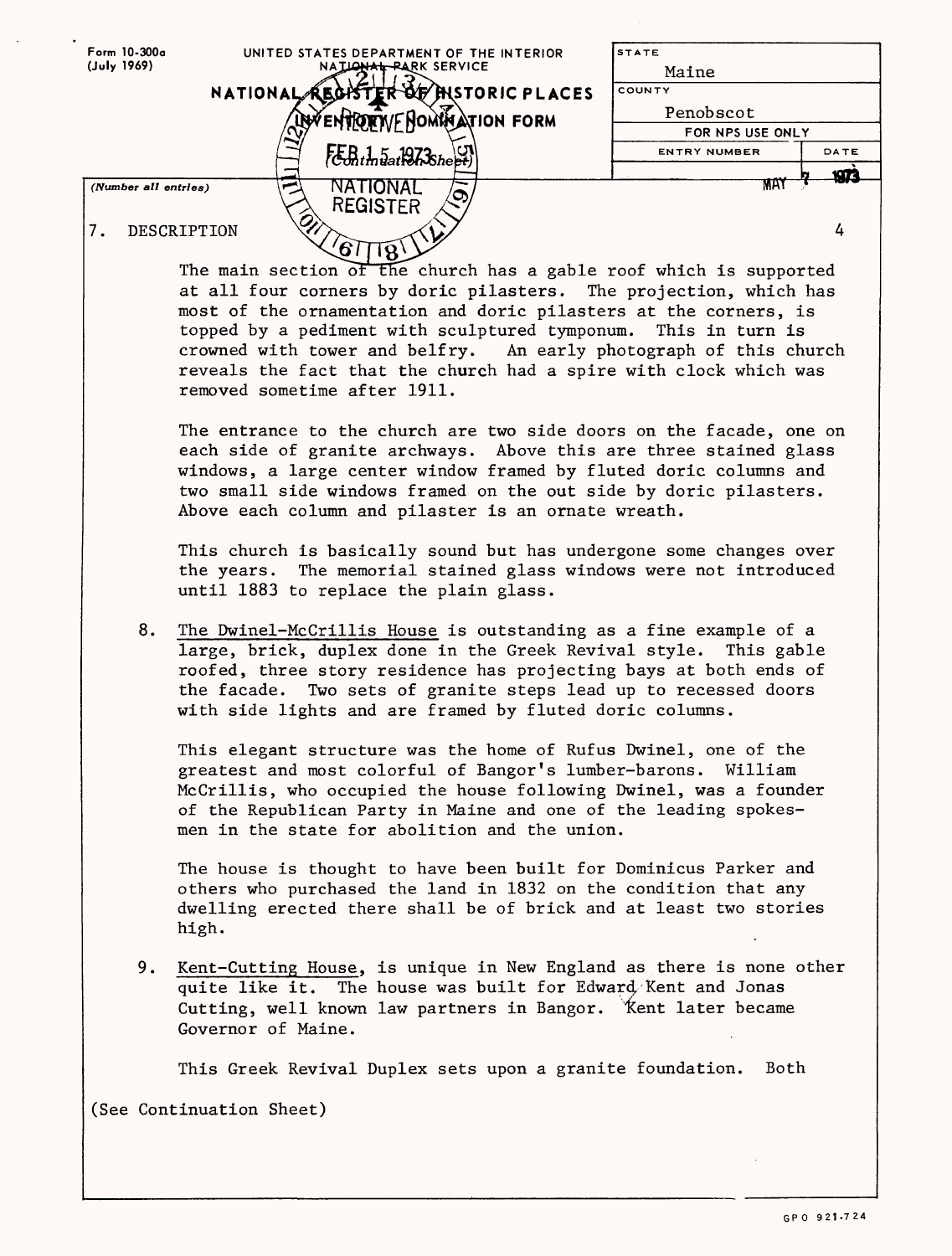| Form 10-300a |
|--------------|
| (July 1969)  |

#### **UNITED STATES DEPARTMENT OF THE INTERIOR NATIONAL PARK SERVICE**

### **INVENTORY - NOMINATION FORM**

*(Continuation Sheet)*

| STATE                   |    |
|-------------------------|----|
| Maine                   |    |
| COUNTY                  |    |
| Penobscot               |    |
| <b>FOR NPS USE ONLY</b> |    |
| <b>ENTRY NUMBER</b>     | DA |
|                         |    |
|                         |    |

### *(Number all entries)*

## 7. DESCRIPTION 5

doors and all the windows are recessed. The recesses are established by five matched board pilasters with Doric moulding.

The first story facade has two single doors with side lights and two double sash windows with side lights. On each side of these doors and windows is a Doric column at the front of the recesses with a carved wreath above its capital. Above these wreaths is a band of dentile molding with a shelf above the molding. Above each door there is an intricate wood carving of high relief. In front of both windows is a portico railing.

The second story facade has four matching double sash windows with an ornate portico railing in front of each. A standard Greek Revival molding frames these windows and matched boarding is used within the recesses.

The ends of the house, one of which faces Pines Street, are as interesting as the facade. The first story comprises a simi-circular bay with a large double sash window and side lights. At the crest of this bay, there is a railing of decorative iron work. These bays compensate for the lack of oval interior rooms. On the second story appears double sash windows with side lights above the bays.

Above the second story is a plain matched boarded frieze with dentile molding which lightens the heavier lines of the roof. Between the dentile molding and roof cornice, there is a section of matched boarding supplemented with small rectangular windows covered by an ornate piece of metal work. The house is capped by a low pitched hip roof.

Two ells project from the rear of the house and were probably added later. They are done in clapboards, not matched boarding like the main building. The left rear of the house has a two story ell, while the right rear ell is a story and a half.

 $\grave{\!\!\vartriangle}$ 

 $FEB$  1 5 1973 NATIONAL

10. The Frée Will Baptist Church, built in 1856-57, designed by Harvey Graves of Boston, who designed two other Bangor churches, is done in two architectural styles. This particular church is a combination of the Greek Revival and Romanesque styles  $\frac{b^2}{d}$  ( $\frac{d}{d}$ ) (ecture. The spire is the one section of the  $\phi$  intrinsical pomanic sque. **TELEIVET** 

(See Continuation Sheet)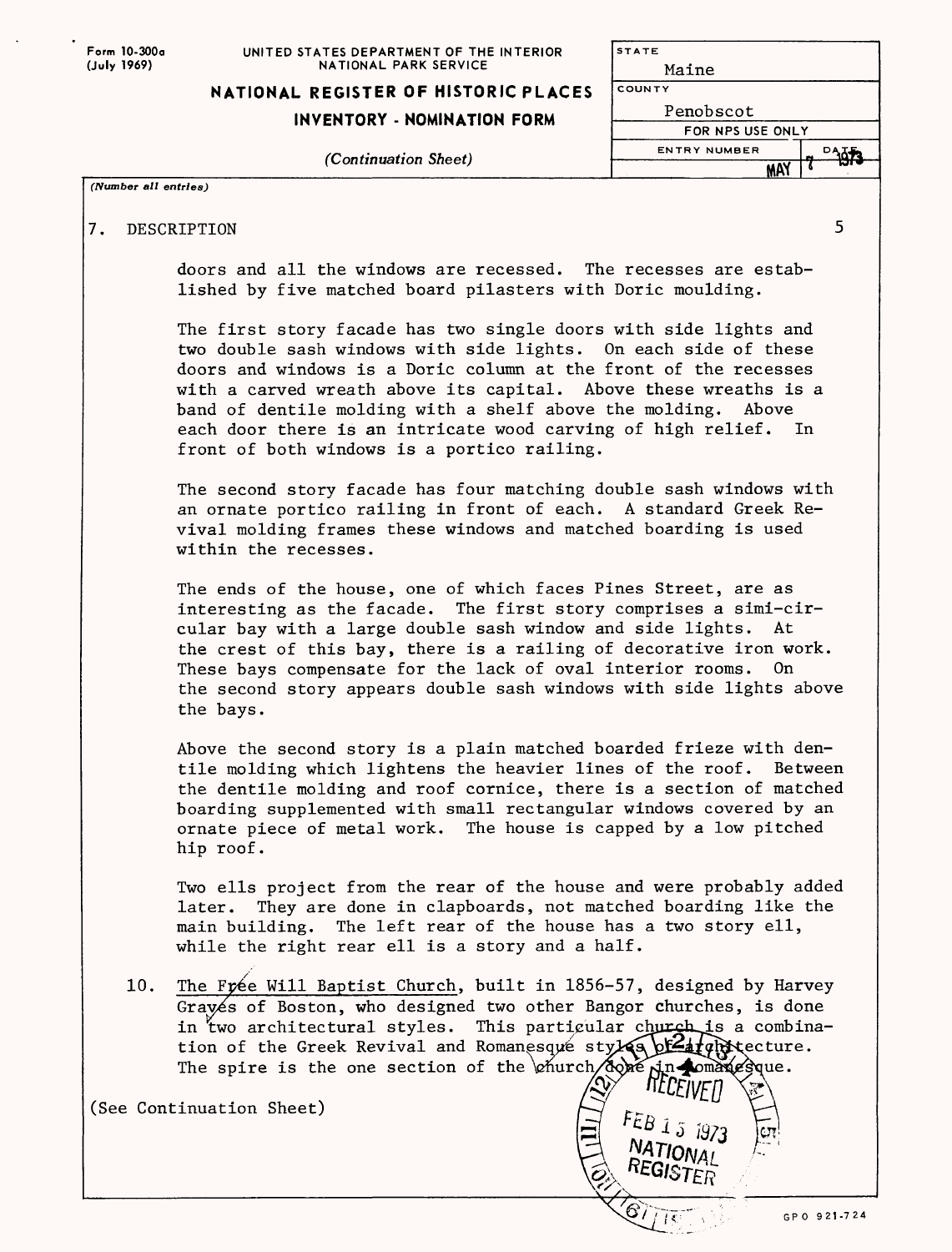| Form 10-300a               | UNITED STATES DEPARTMENT OF THE INTERIOR                                                                                                                                                                                                                                                     | <b>STATE</b>        |      |
|----------------------------|----------------------------------------------------------------------------------------------------------------------------------------------------------------------------------------------------------------------------------------------------------------------------------------------|---------------------|------|
| (July 1969)                | NATIONAL PARK SERVICE                                                                                                                                                                                                                                                                        | Maine               |      |
|                            | NATIONAL REGISTER OF HISTORIC PLACES                                                                                                                                                                                                                                                         | COUNTY              |      |
|                            | INVENTORY WOMINATEDN FORM                                                                                                                                                                                                                                                                    | Penobscot           |      |
|                            |                                                                                                                                                                                                                                                                                              | FOR NPS USE ONLY    |      |
|                            |                                                                                                                                                                                                                                                                                              | <b>ENTRY NUMBER</b> | DATE |
|                            | 'Qonfinuation SH&Et)                                                                                                                                                                                                                                                                         |                     | 1973 |
| (Number all entries)<br>7. | $-51572$<br>بسمع<br>إسما<br>$^{NATIONAI}$<br>$^{\textit{REG}}$ ISTER<br>DESCRIPTION                                                                                                                                                                                                          |                     | 6    |
|                            | Entrance to the church is spained through a center door framed by arches. Above the main that all the is a central window framed by<br>four ionic pilasters. Above this section of the projection is<br>the Romanesque spire done in three sections and topped with an<br>onion shaped dome. |                     |      |

The church is finished in clapboards and is kept in excellent condition by the congregations.

- 11. The Brothers is a two story Second Empire house with a bell cast mansard roof which has a center gable. The house with its two story ell, also with bell cast mansard roof, sets upon a granite foundation. To the left of the house there is a circular bay. This house is done in matched boarding and is in excellent condition. For years this dwelling served as the residence for the religious order of Xaverian Brothers who once taught at John Bapst Catholic High School. It now serves as an apartment house and is maintained in very good condition.
- 12. The John Huckins House is a good example of a Greek Revival dwelling built in the mid-nineteenth century. This is a two story dwelling set on a granite foundation and has an attached ell. All corners of the house are adorned with Doric pilasters and the wide portico is supported by six Doric columns. As evidenced by a photo taken in 1880, both the roof and the portico were topped with a balustraded parapet.

John Huckins acquired the property on January 4, 1852 from David W. and Seth H. Barnes, both merchants of Boston.

13. The W. H. Strickland House is an excellent two and a half story Second Empire dwelling with mansard roof. It sets on a granite foundation and is done in a matched board style with some Italianate trimming.

It is in good condition and now houses several doctor's offices.

14. The Hastings Strickland House, built around 1830, is a simple two and a half story, frame house with gable roof done in the Greek Revival style. It is in excellent condition and remains to this

(See Continuation Sheet)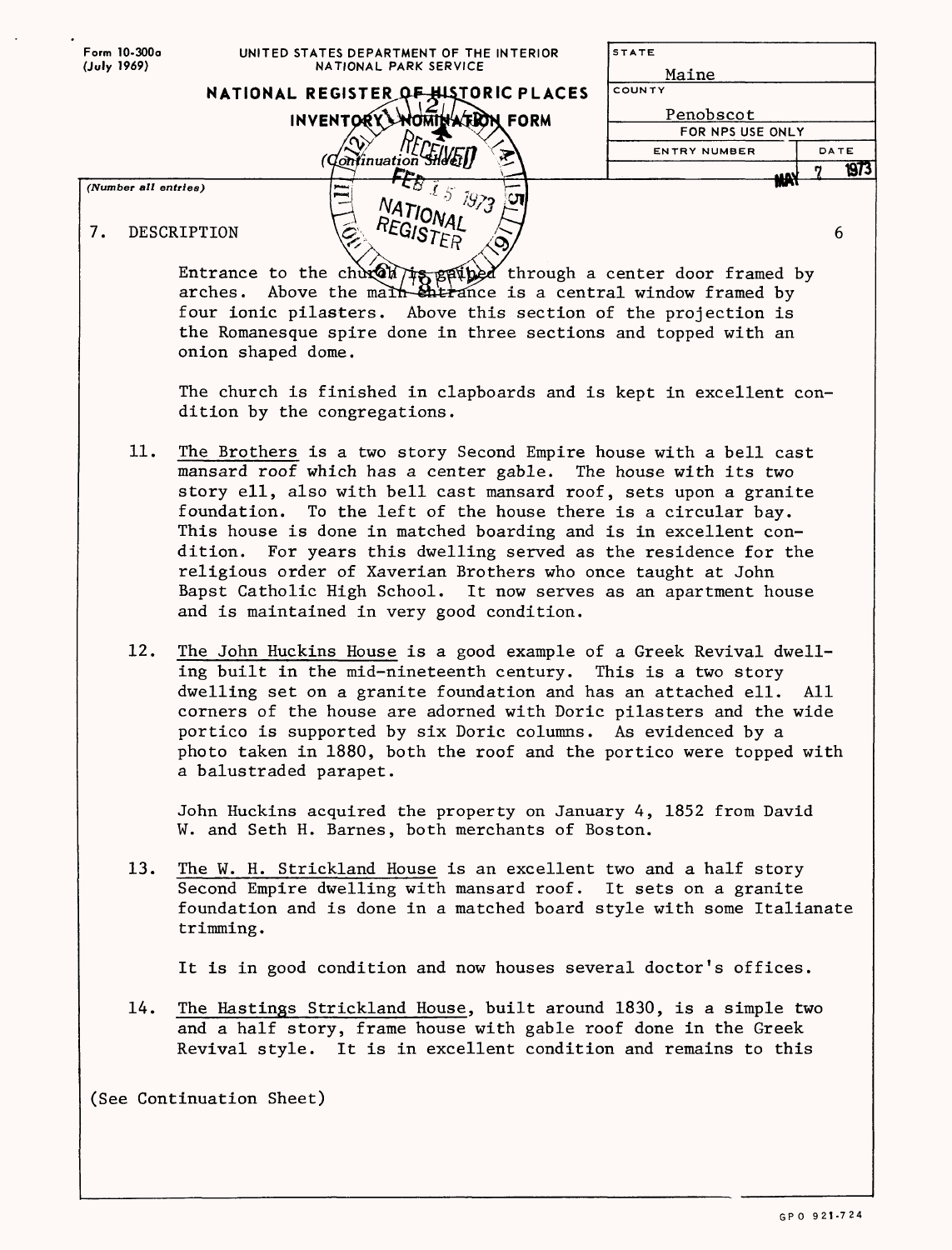| Form 10-300a |
|--------------|
| (July 1969)  |

| NATIONAL REGISTER OF HISTORIC PLACES |
|--------------------------------------|
|--------------------------------------|

# **INVENTORY - NOMINATION F**

*(Continuation Sheet)*

| <b>ERIOR</b>  | <b>STATE</b>        |                |
|---------------|---------------------|----------------|
|               | Maine               |                |
| <b>PLACES</b> | COUNTY              |                |
| ORM           | Penobscot           |                |
|               | FOR NPS USE ONLY    |                |
|               | <b>ENTRY NUMBER</b> | <b>1974</b> TE |
|               | nv                  |                |

*(Number all entries)*

PO 921-724

7. DESCRIPTION 7

day the property of a direct descendent of Hastings Strickland. This house was built for a member of the same family as numbers 4 and 13.

- 15. The George W. Ladd House is a very simple two story dwelling done in clapboard style with double bay windows on the facade. Mr. Ladd, a man of simple tastes, was a wholesale grocer, and lumber merchant in the nineteenth century Bangor. Arriving in Bangor in 1839, he spent the first ten years in the drug and apothecary business. The Honorable George W. Ladd was elected to the 46th and 47th Congresses from the fourth district as a Greenbacker. He also owned over thirty houses and several stores in Maine, all of which he built himself.
- 16. The S. V. Lord House sets on a lot at the corner of Somerset Street and Broadway. This is a two story frame house done in clapboard style with an attached barn. This house retains all of its original character and is typical of the several houses of this type which fall within this district.
- 17. The Veazie-Brown House, a large three story, brick dwelling with a two and a half story ell, was at one time a duplex but at present is an apartment house. It also houses several doctor's offices on the first floor.

The main entrance to the house consists of two sets of double doors and above these, arches with keystones. There is a bay at the left facade of the house. At one time a handsome portico overlooked a lovely lawn and gardens. The portico has since been closed in and is used as part of an office.

Jones P. Veazie, a son of General Samuel Veazie, owned half of this house in the mid-nineteenth century. Mr. Veazie was born in 1811 and died in 1875. He was a well known and respected Bangor merchant in the firm of Lord & Veazie.

In partnership with Levi Young, he founded a large lumbering business in Ottawa, Canada.

Mr. Veazie was one of the most outspoken anti-sl Bangor and established in 1842 the Bangor Gazet $\mathcal{L}$ 

(See Continuation Sheet)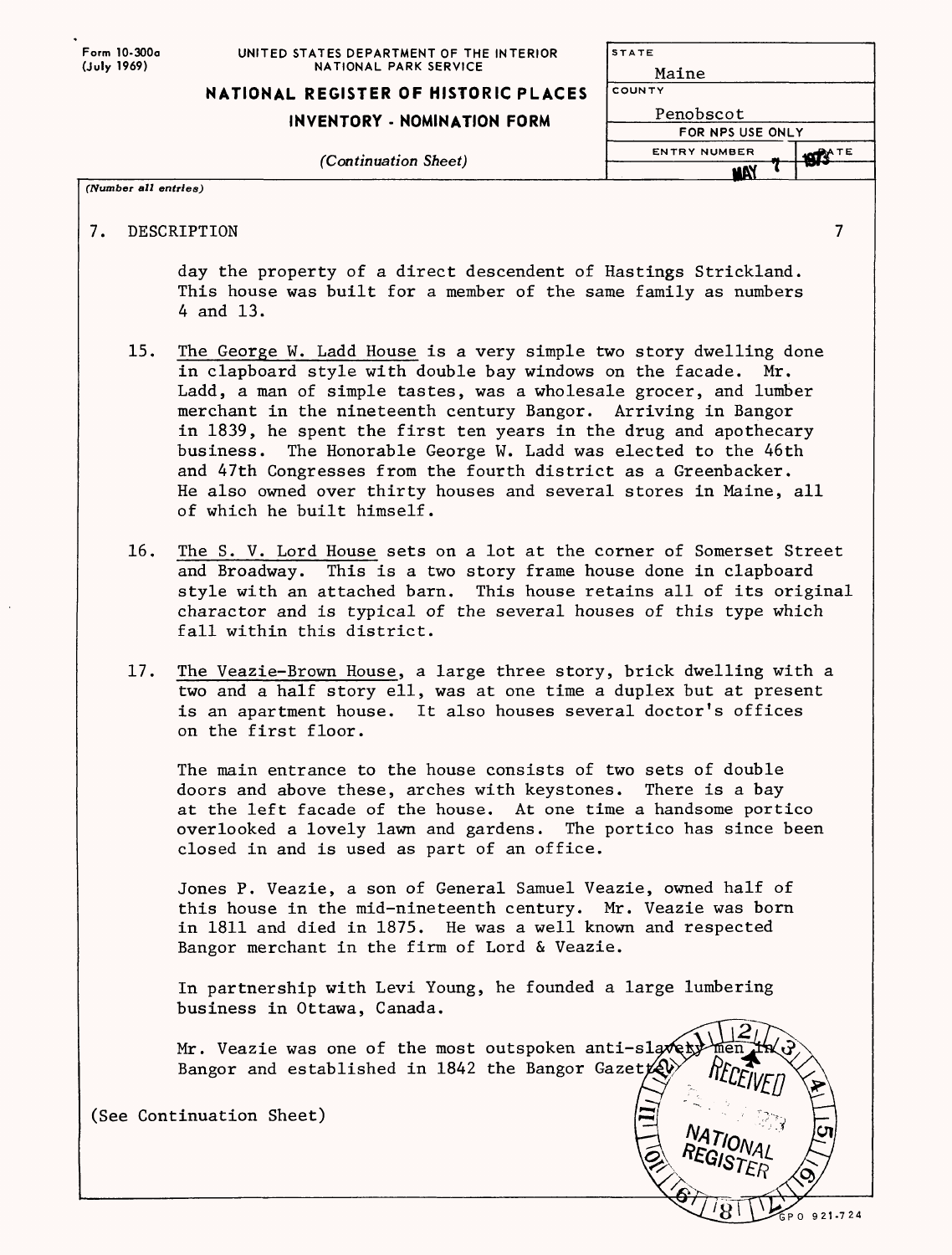| Form 10-300a |
|--------------|
| (July 1969)  |

|                                                                   | MAY                 | 1973 |
|-------------------------------------------------------------------|---------------------|------|
| (Continuation Sheet)                                              | <b>ENTRY NUMBER</b> | DATE |
|                                                                   | FOR NPS USE ONLY    |      |
| INVENTORY - NOMINATION FORM                                       | Penobscot           |      |
| NATIONAL REGISTER OF HISTORIC PLACES                              | COUNTY              |      |
|                                                                   | Maine               |      |
| UNITED STATES DEPARTMENT OF THE INTERIOR<br>NATIONAL PARK SERVICE | <b>STATE</b>        |      |

*(Number all entries)*

- 7. DESCRIPTION 8
	-
	- 18. The Blake-Peters House, at the corner of Broadway and Penobscot Street, is a large two story brick dwelling. At one time this house was a duplex but at present is an apartment house. Entrance to the house is gained through either of two single doors. At each side of the facade is a large round bay. This house remains in good condition and is structurally sound.

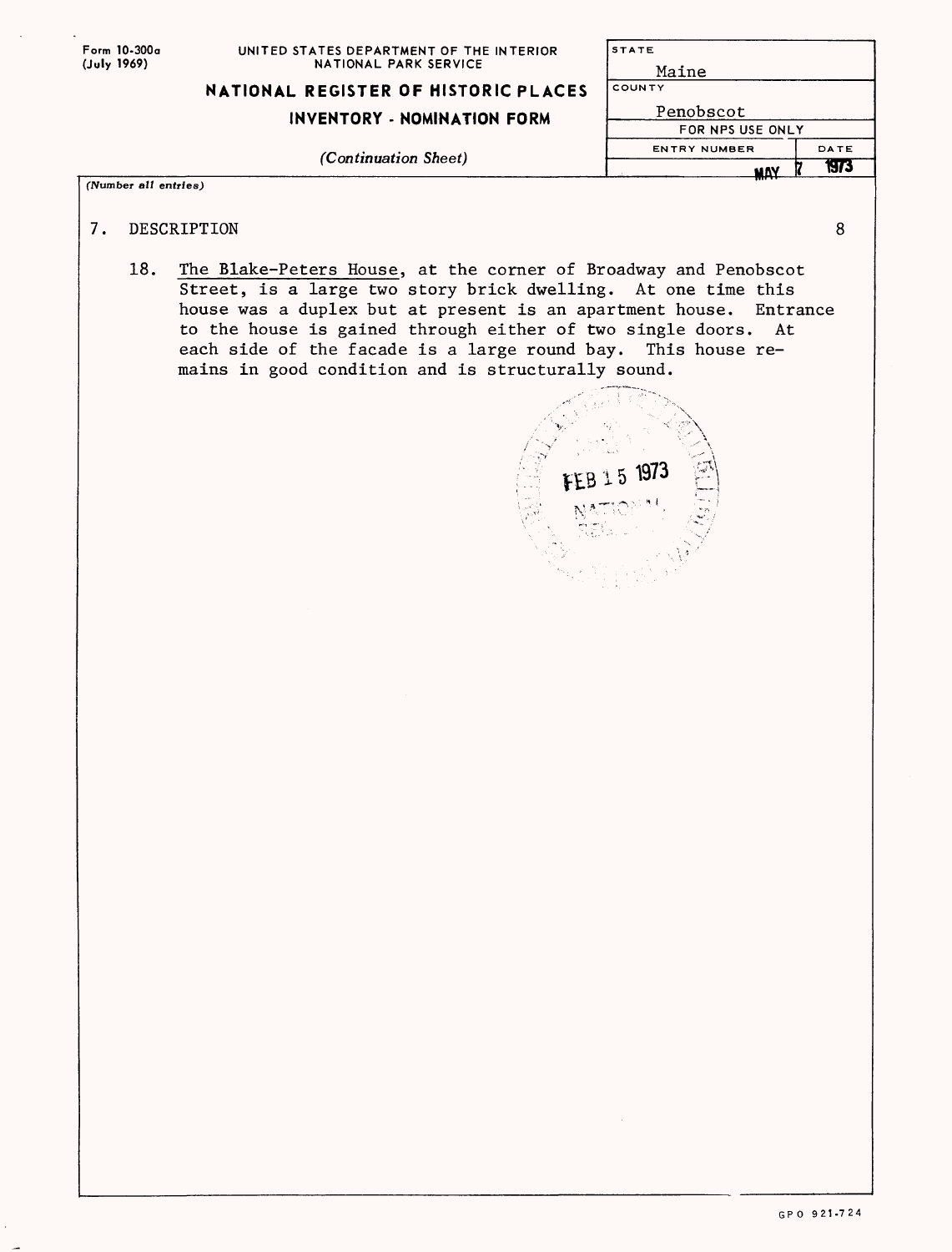| PERIOD (Check One or More as Appropriate)                |              |                                                                                               |                                                                                                        |
|----------------------------------------------------------|--------------|-----------------------------------------------------------------------------------------------|--------------------------------------------------------------------------------------------------------|
| Pre-Columbian                                            | 16th Century | 18th Century                                                                                  | 20th Century                                                                                           |
| 15th Century                                             | 17th Century | 19th Century<br>$ \overline{\mathbf{X}} $                                                     |                                                                                                        |
| SPECIFIC DATE(S) (If Applicable and Known)               |              |                                                                                               |                                                                                                        |
| AREAS OF SIGNIFICANCE (Check One or More as Appropriate) |              |                                                                                               |                                                                                                        |
| Abor iginal                                              | E ducati on  | $\overline{\mathbf{X}}$ Political                                                             | Urban Planning                                                                                         |
| $\Box$ Prehistoric                                       | Engineering  | $\overline{K}$ Religion/Phi.                                                                  | Other (Specify)                                                                                        |
| $\Box$ Historic                                          | Industry     | losophy                                                                                       |                                                                                                        |
|                                                          |              | B Agaculture 19, 00% Defivention 1 00000 1   Science 100000                                   | - 그 초의 31년 - 10 <i>1 9</i> 72 C                                                                        |
|                                                          |              | X :Architecture.ISBP : EP Lendscape C: C Pre Sculpture <sup>(194</sup> ) : O P : 047 29 13 09 |                                                                                                        |
| Art                                                      | Architecture |                                                                                               | Social/Human- $2\omega\sigma\beta$ , we advance $2\omega\alpha\sigma\beta$ , $\alpha\gamma\beta\gamma$ |
| Commerce                                                 | Literature   | itarian                                                                                       |                                                                                                        |
| Communications                                           | Military     | Theater                                                                                       |                                                                                                        |
| Conservation                                             | Music        | Transportation                                                                                |                                                                                                        |
|                                                          |              |                                                                                               |                                                                                                        |

The Broadway area of Bangor is a classic example of an upper class residential section in mid-nineteenth century New England. The district is composed of a variety of architectural styles although predominently Greek Revival in character. The architectural composite is made up of Federal, Greek Revival and Second Empire residential structures\_with some designed as individual family dwellings and others as duplexes.

To Bangor's merchant princes, Broadway was "a little bit of Boston" transposed into the center of a rough frontier boom town of the midnineteenth century. If prosperity was gained from the stands of white pine on the branches of the Penobscot River, at least some of the profits were lavished on the street "that lumber built".

It was only natural that the leading citizens of Bangor would ape the styles of Boston, for that city was the source of most of their imports in both the material and cultural sense. Broadway became the showplace for Bangor's elect; a symbol of the "Queen City's" faith in a future of continued economic and cultural progress.

The inhabitants of Broadway made up the social and economic register of Bangor at mid-century and were so envied by the new rich of the 1870's and 1880's that the latter group, finding themselves unable to erect their imposing Victorian houses on Broadway, named their street West Broadway even though it was located on the other side of town.

The Broadway District is historically significant by nature of the state and local figures who lived there: Governor Edward Kent, Congressnian Charles A. Boute'lle, Lumber-Barons Rufus Dwinel and Samuel Veazie to mention only a few. Beyond these social, political and environmental considerations, however, the Broadway- $\frac{1}{N}$ Strict may be justified on its architectural merits alone.

RECEIVE!

NATIONAL REGISTE

FEB 15 1973

(See Continuation Sheet)

S Z O

Ō  $\Rightarrow$ œ  $\blacksquare$ ίÓ, Z

ш Ш  $\mathbf{v}$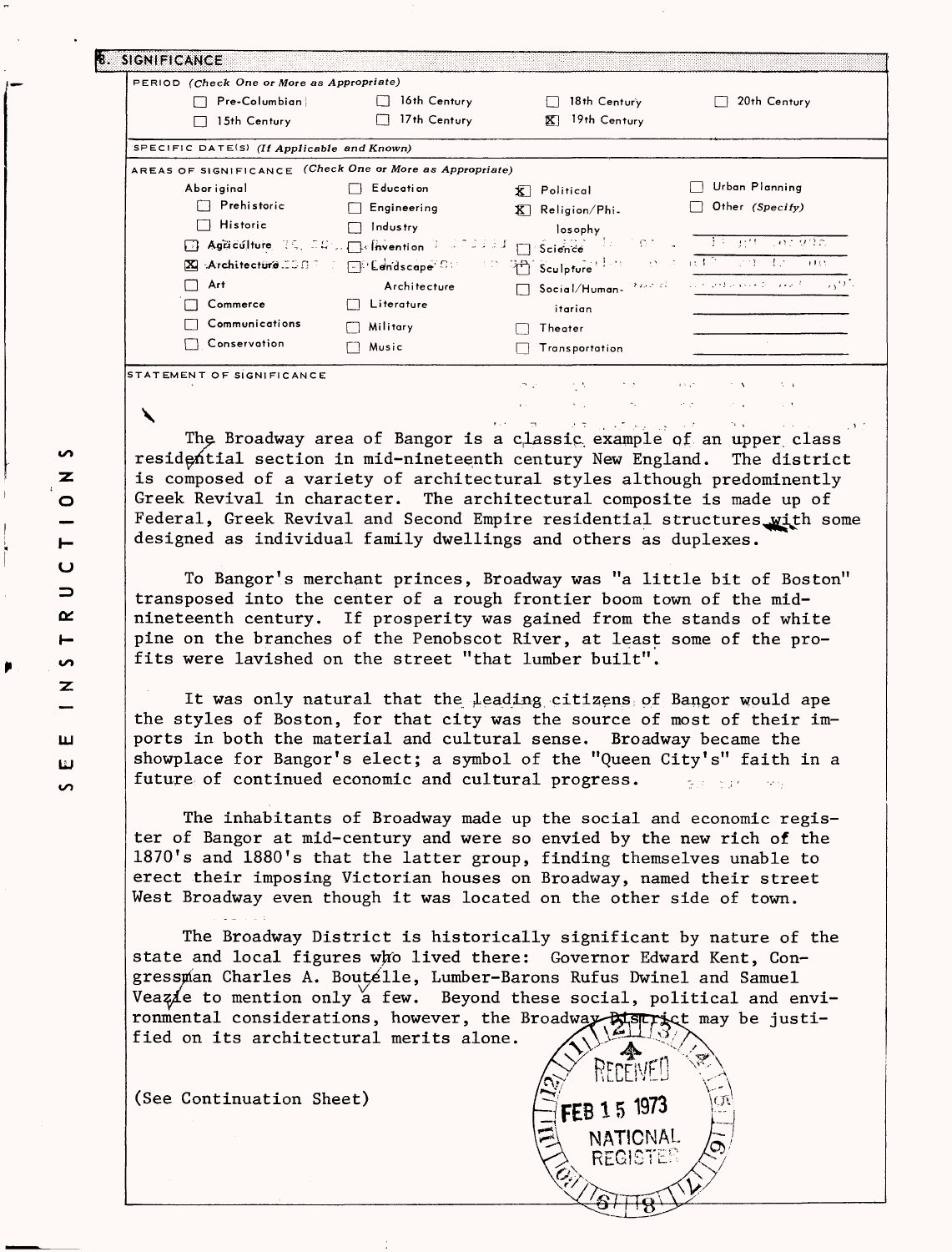|                                                                                                                                                                                                                      |      | Bangor Daily Commercial. Various articles appearing throughout 1934.                                                                     |
|----------------------------------------------------------------------------------------------------------------------------------------------------------------------------------------------------------------------|------|------------------------------------------------------------------------------------------------------------------------------------------|
| Bangor Weekly Mercury. August 19, 1851.                                                                                                                                                                              |      |                                                                                                                                          |
| Publishing Co., 1888.                                                                                                                                                                                                |      | Leading Business Men of Bangor Rockland and Vicinity. Boston: Mercantile                                                                 |
|                                                                                                                                                                                                                      |      | McIntyne, Philip W. and Blanding, William F., eds. Men of Progress, in<br>and of the State of Maine. Boston: New England Magazine, 1897. |
| ြစ္ မွန္စိမ္ေတြေကာင္စြန္႔က Sheet)                                                                                                                                                                                    |      |                                                                                                                                          |
| LATITUDE AND LONGITUDE COORDINATES<br>DEFINING A RECTANGLE LOCATING THE PROPERTY                                                                                                                                     |      | LATITUDE AND LONGITUDE COORDINATES<br>0<br>DEFINING THE CENTER POINT OF A PROPERTY<br>OF LESS THAN TEN ACRES                             |
| <b>CORNER</b><br>LATITUDE<br>LONGITUDE                                                                                                                                                                               |      | R.<br>LATITUDE<br>LONGITUDE                                                                                                              |
| Degrees Minutes Seconds Degrees Minutes Seconds<br>$44 \circ 48$ , 28,<br>$168 \circ 46 \cdot 19$<br><b>NW</b><br>$44 \circ 48 \cdot 30$ "<br>168°46'03"<br>NE.<br>$44 \circ 48 \cdot 14$<br>168°46'58"<br><b>SE</b> |      | Degrees Minutes Seconds<br>Degrees Minutes Seconds<br>$\circ$<br>$\Omega$                                                                |
| $44$ $9$ $48$ $08$ $168$ $946$ $11$ $1$<br><b>SW</b>                                                                                                                                                                 |      |                                                                                                                                          |
| APPROXIMATE ACREAGE OF NOMINATED PROPERTY:                                                                                                                                                                           |      | 50 I                                                                                                                                     |
| LIST ALL STATES AND COUNTIES FOR PROPERTIES OVERLAPPING STATE OR<br>STATE:                                                                                                                                           | CODE | <b>BOUNDARIES</b><br>COUNTY<br>CODE                                                                                                      |
|                                                                                                                                                                                                                      |      |                                                                                                                                          |
| STATE:                                                                                                                                                                                                               | CODE | COUNTY:<br>CODE                                                                                                                          |
| STATE:                                                                                                                                                                                                               | CODE | COUNTY:<br>CODE<br><b>FIATIONAL</b>                                                                                                      |
| STATE:                                                                                                                                                                                                               | CODE | COUNTY:<br>CODE                                                                                                                          |
| 11. FORM PREPARED BY                                                                                                                                                                                                 |      |                                                                                                                                          |
| NAME AND TITLE:                                                                                                                                                                                                      |      |                                                                                                                                          |
| James H. Mundy and Richard D. Kelly, Jr.                                                                                                                                                                             |      |                                                                                                                                          |
| ORGANIZATION                                                                                                                                                                                                         |      | DATE                                                                                                                                     |
| Maine Historic Preservation Commission<br>STREET AND NUMBER:                                                                                                                                                         |      | November 1972                                                                                                                            |
| <u>Avenue</u><br>Western<br>CITY OR TOWN:                                                                                                                                                                            |      | <b>STATE</b><br>CODE                                                                                                                     |
| Augusta                                                                                                                                                                                                              |      | 23<br>Maine                                                                                                                              |
|                                                                                                                                                                                                                      |      | NATIONAL REGISTER VERIFICATION                                                                                                           |
| STATE LIMISON OFFICER CERTIFICATION                                                                                                                                                                                  |      |                                                                                                                                          |
| 82.                                                                                                                                                                                                                  |      |                                                                                                                                          |
| As the designated State Liaison Officer for the Na-                                                                                                                                                                  |      |                                                                                                                                          |
| tional Historic Preservation Act of 1966 (Public Law                                                                                                                                                                 |      | I hereby certify that this property is included in the<br>National Register.                                                             |
| 89-665), I hereby nominate this property for inclusion                                                                                                                                                               |      |                                                                                                                                          |
| in the National Register and certify that it has been                                                                                                                                                                |      |                                                                                                                                          |
| evaluated according to the criteria and procedures set                                                                                                                                                               |      |                                                                                                                                          |
| forth by the National Park Service. The recommended<br>level of significance of this nomination is:                                                                                                                  |      | Chief, Office of Archeology and Histaric Preservation                                                                                    |
| Local<br>State<br>National                                                                                                                                                                                           | LXI. |                                                                                                                                          |
|                                                                                                                                                                                                                      |      | Date                                                                                                                                     |
| Name                                                                                                                                                                                                                 |      |                                                                                                                                          |
| Munc                                                                                                                                                                                                                 |      | ATTEST:                                                                                                                                  |
| Title                                                                                                                                                                                                                |      |                                                                                                                                          |

rn m *•z.* **CO H**  *7Q*  $\mathbf{r}$ n 4 o *-z.* 

 $\mathbf{I}$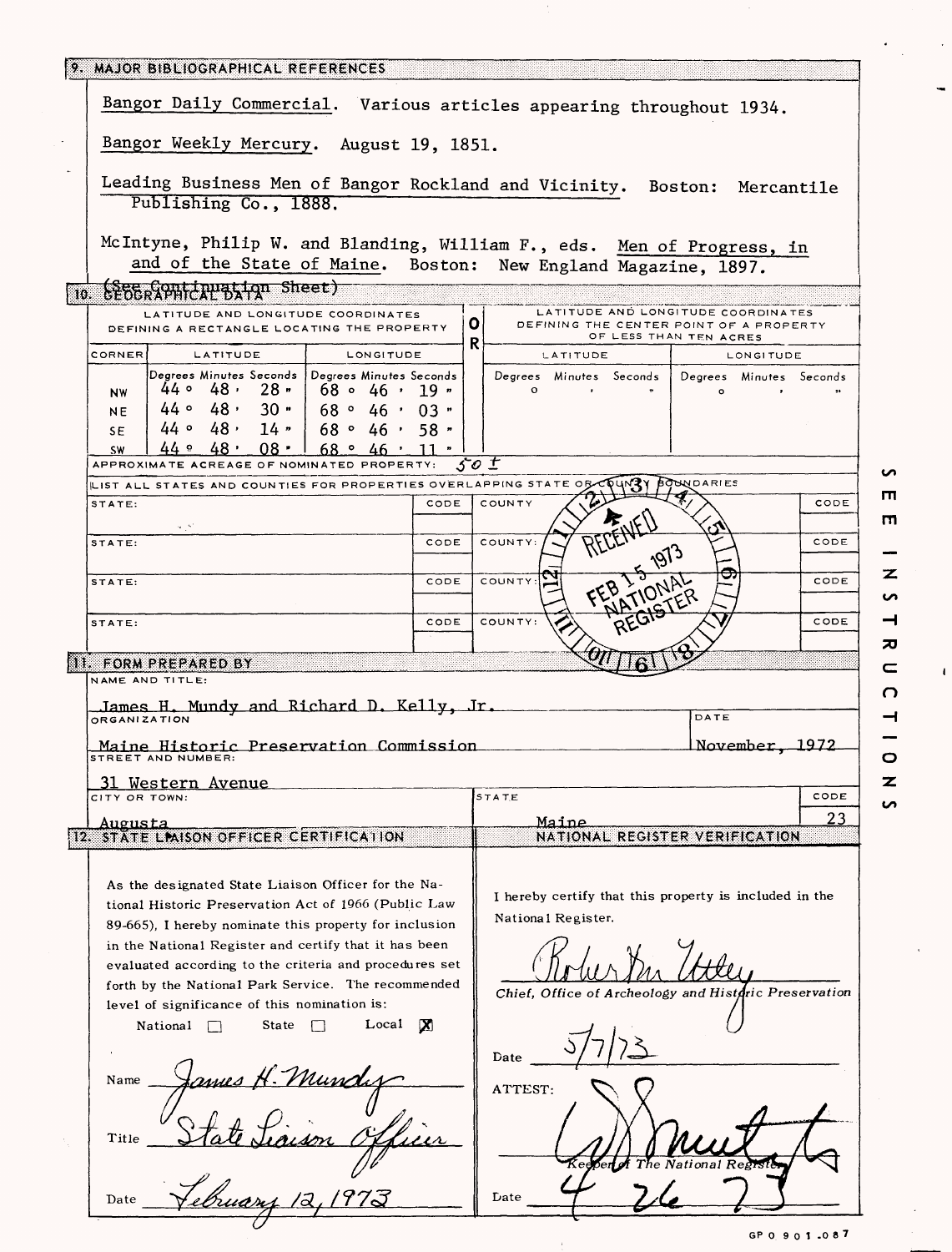| Form 10-300a<br>(July 1969) | UNITED STATES DEPARTMENT OF THE INTERIOR<br>NATIONAL PARK SERVICE | <b>STATE</b><br>Maine |      |
|-----------------------------|-------------------------------------------------------------------|-----------------------|------|
|                             | NATIONAL REGISTER OF HISTORIC PLACES                              | COUNTY                |      |
| INVENTORY - NOMINATION FORM | Penobscot                                                         |                       |      |
|                             |                                                                   | FOR NPS USE ONLY      |      |
|                             | <i>(Continuation Sheet)</i>                                       | <b>ENTRY NUMBER</b>   | DATE |
|                             |                                                                   |                       | m    |
|                             | (Number all entries)                                              | MAY                   |      |
| 8.                          | SIGNIFICANCE                                                      |                       | 2    |

Talbot Hamlin, in his classic work, Greek Revival Architecture In America, paid tribute to the beauty of Broadway in the following paragraph :

Bangor... grew up as an essentially Greek Revival community, with impressive brick houses richly finished, freely designed, and magnificently furnished. It called chiefly upon Boston architects on Rogers for its grand hotel, on Upjohn for several houses and its epoch making Gothic Episcopal Church. But the local designers must have been apt pupils, and the great houses that line Broadway in Bangor are eloquent of the beauty of their work...